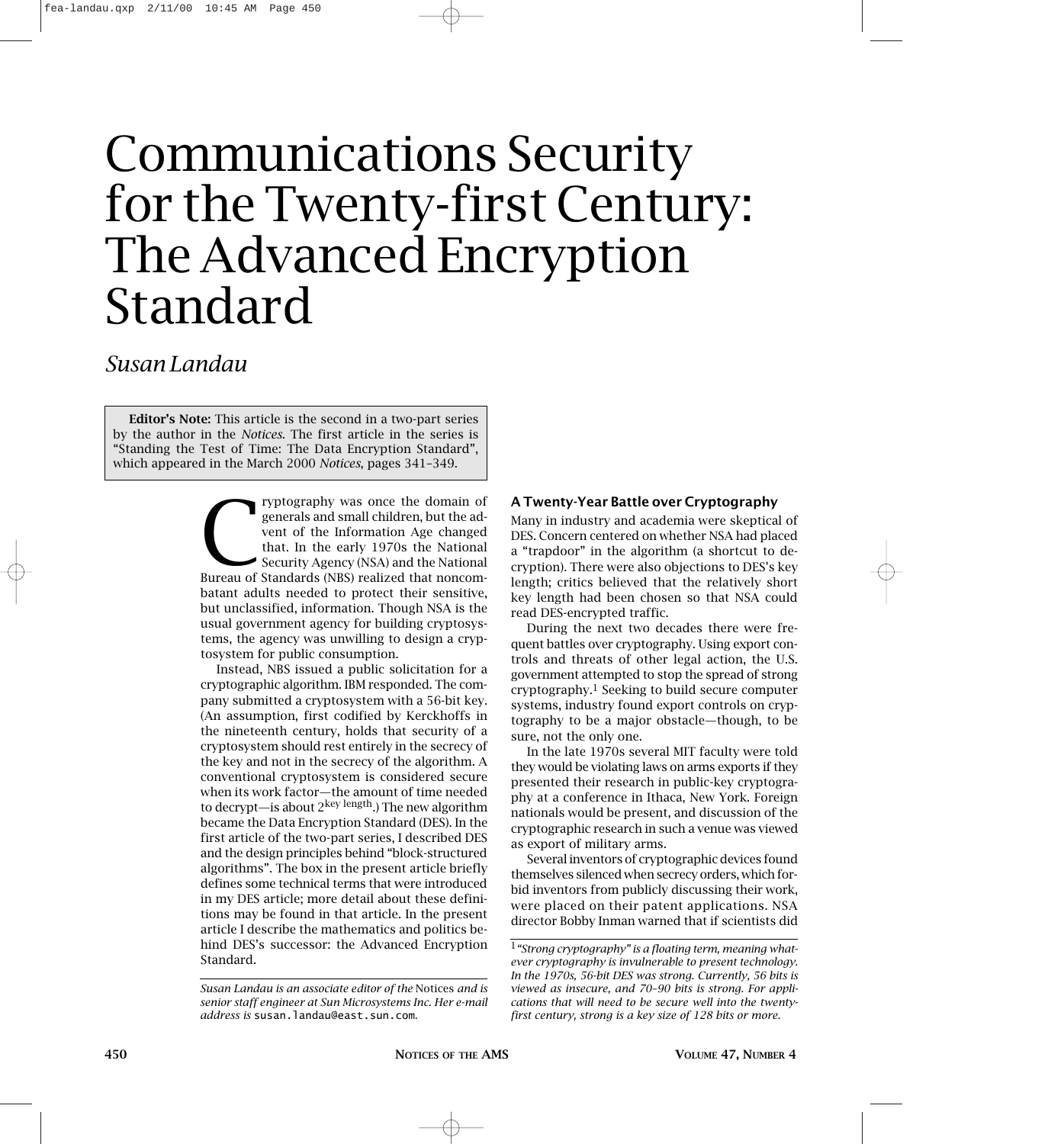not exercise "prior restraint" on cryptographic publications, the NSA might seek legislation that would.

Tensions were high. Under lawyers' advice, the MIT professors presented their work, the now wellknown RSA algorithm. The secrecy orders on the patent applications were lifted, and an American Council of Education study recommended a twoyear experiment in NSA prepublication review of research in cryptography. Although voluntary, the reviewing experiment eased the situation, and the informal arrangement continues to this day. Over the years relations between the cryptographic research community and the NSA have grown amicable. But if cryptographic research went public, cryptographic products did not spread widely.

Export control prevented that. Cryptographic algorithms are intellectual ideas written on pieces of paper and are protected in the U.S. by the First Amendment. Cryptographic products are not; they are part of manufactured goods. Cryptographic systems, and the products that incorporate them, are subject to export controls. The United States is the undisputed leader in computer hardware and software. Cryptography is most useful when integrated into large systems, and controls on U.S. cryptographic products effectively prevent the spread of cryptography. Because U.S. manufacturers are reluctant to develop and maintain products with differing grades of cryptography for domestic and foreign consumption, export controls also effectively limit domestic use of strong cryptography. When strong encryption is available, products with shorter keys become difficult to sell; manufacturers are unwilling to risk overseas markets by supplying better products domestically.

The government's tactics sometimes led to absurdities. In 1994 a security engineer applied for a license to export a copy of the popular book *Applied Cryptography*. Export of the book was permitted under the First Amendment, of course, but an export license for the book's appendix, which contains source code for cryptographic algorithms on a floppy disk, was denied. In another case, a mathematics professor at the University of Illinois wanted to post cryptographic code on the Internet and sought an opinion from the Department of State, which said no. Both cases are wending their way through the courts.

Industry battles centered on bits: how many would the government allow in exported products? Under a 1992 agreement the magic number was 40 bits. DES is 56 bits. With narrow exceptions, products incorporating DES could not be exported.2

#### **Some Terminology in the DES Article**

A *block cipher* is a cryptosystem on a string of symbols that sequentially repeats an internal function, called a *round*. DES is a 16-round block cipher, with sixteen 48-bit subkeys that are generated from DES's 56-bit key. *Feistel ciphers* are block ciphers in which the 2*t*-bit input is split in half as *Li*<sup>−</sup><sup>1</sup> and  $R_{i-1}$ ; in the *i*<sup>th</sup> round, the left half  $L_i$  is the right half of the previous round,  $L_i := R_{i-1}$ , while the right half  $R_i$  is a function of both previous halves,  $R_i := L_{i-1} ⊕ f(R_{i-1}, K_i)$ . Here *f* is an arbitrary round function, and each round key  $K_i$  is derived from the key *K*. Feistel ciphers are provably invertible. Decryption is the algorithm in reverse, with subkeys used in the opposite order. (In order to make decryption a genuine inverse of encryption, the final round of a Feistel cipher switches the ciphertext to  $(R_r, L_r)$ .) Variations of Feistel ciphers allow "unbalance"; e.g., the block may be split into more than two parts, with several of the pieces acted upon.

*S-boxes* are functions that map *n* bits to *m* bits; they are look-up tables that introduce nonlinearity into block-structured algorithms.

There are several attack models, the most popular of which are:

- *ciphertext-only:* the adversary has access to the encrypted communications;
- *known-plaintext:* the adversary has some plaintext and its corresponding ciphertext;
- *chosen-plaintext:* the adversary chooses the plaintext to be encrypted;
- *chosen-ciphertext:* the adversary picks the ciphertext to be decrypted.

A 1996 National Research Council report on cryptography policy recommended an immediate loosening of export controls. No changes occurred until 1998, when a \$250,000 special-purpose machine built by the Electronic Frontier Foundation cracked a DES-encrypted message in 56 hours. At that point U.S. export controls were relaxed to permit DES in exported products. In recent months export controls have been lifted even further, with no limit on number of bits.

# **A DES Replacement: The Advanced Encryption Standard**

A DES replacement was overdue. In 1997 the National Institute of Standards and Technology (NIST, formerly the National Bureau of Standards) announced a competition for the algorithm's replacement and held public meetings to discuss the criteria for a proposed Advanced Encryption Standard (AES). Key length was most important. A 1996 ad hoc committee argued 90 bits was currently the minimum key length needed to provide data security for twenty years [1]. NIST sought that much security and more—encrypted files should remain confidential well after AES was

<sup>2</sup>*These numbers are for private-key cryptography, in which encryption and decryption use the same key. Public-key cryptography typically needs significantly more bits to achieve the same level of security as a private-key algorithm. Thus, for example, the 128 bits to be used in the Advanced Encryption Standard is viewed as providing the same level of security as a 2,560-bit RSA key [10].*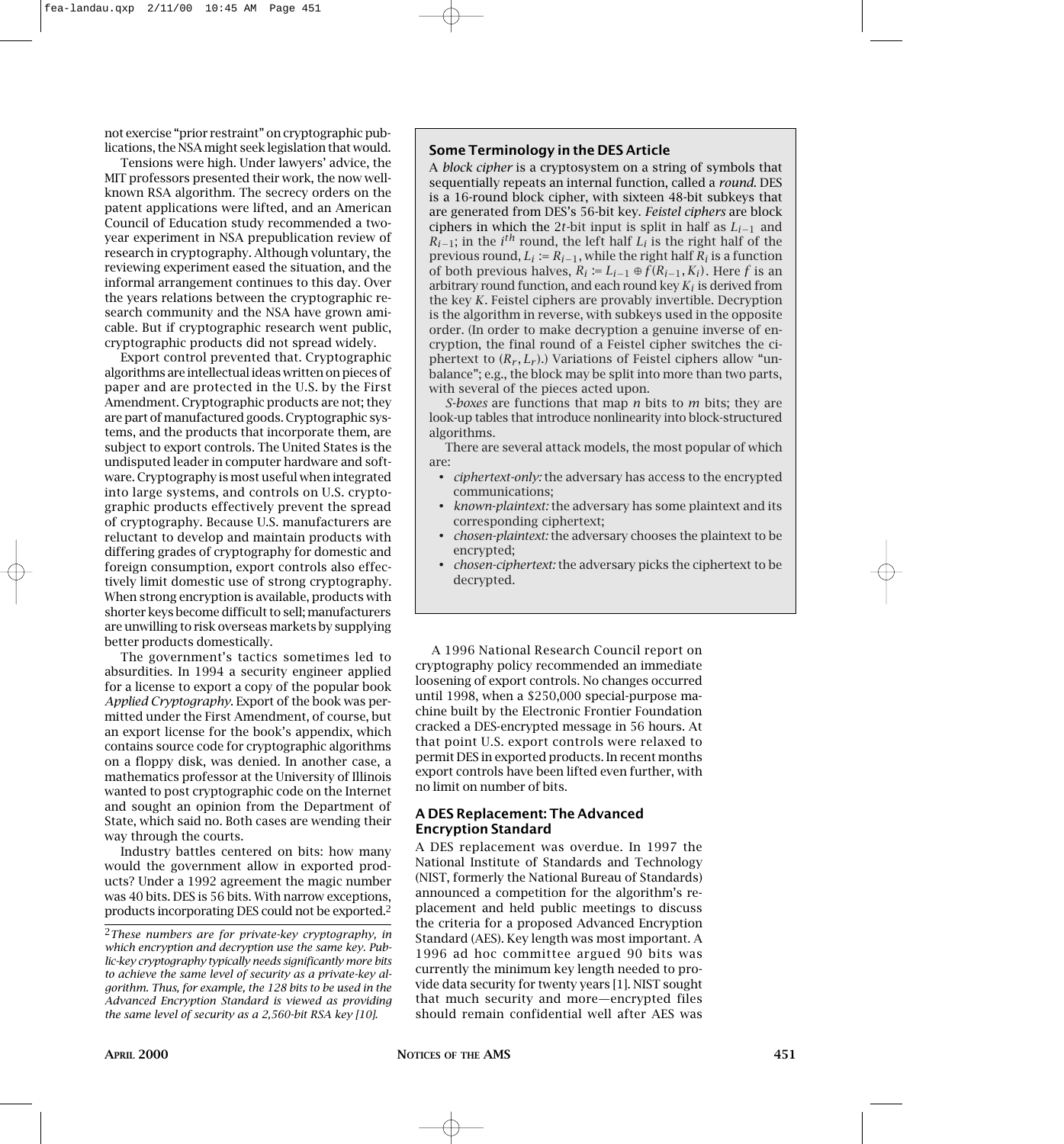retired. NIST settled on a minimum key length of 128 bits.

(Although triple-DES—three iterations of DES had become popular, several factors led NIST not to adopt the algorithm as the successor to DES. Triple-DES had 48 rounds where 32 would probably do. Software implementations on many machines were too slow for digital video and other high-speed data. The 64-bit block size was found to have intrinsic vulnerabilities when used with anticipated twenty-first-century data rates. So triple-DES was not that attractive as a Federal Information Processing Standard. And since the American National Standards Institute was already developing a triple-DES standard, NIST could simply endorse that and spend its funding on developing a new algorithm with higher capabilities.)

Given the government's intransigence over exporting strong cryptography, NIST's proposal was surprising, and initial reaction was mistrustful. Would the process be coopted by the National Security Agency? Opening the AES process to non-U.S. citizens was crucial. Theorems do not establish a cryptographic algorithm's strength; surviving cryptanalytic attacks does. And cryptanalysis expertise is international—the most effective cryptanalytic attacks on DES have been made by Israeli and Japanese researchers. A review process limited to U.S. citizens would result in an untrusted Advanced Encryption Standard—and a potentially vulnerable one. NIST allowed foreign submissions and foreign viewing of the candidates. A foreign national who wanted software implementations of the candidates could have them. The person had to register with NIST and promise not to pass on the algorithms (even if obtained from another source). While within the U.S. export-control laws, in spirit this system formed a contrast to the export rules so recently enforced regarding DES.

After some public input, NIST settled on straightforward requirements: (i) the algorithm must implement private-key cryptography (also known as *symmetric* cryptography), (ii) the algorithm must be a block cipher, and (iii) the algorithm must work on 128-bit blocks and with three key sizes: 128, 192, and 256 bits. If selected, candidates would have to be available worldwide on a nonexclusive, royalty-free basis.

Evaluations would be on security, cost, and implementation flexibility. Since simplicity aids in understanding, implementing, and assessing the security of the candidates, design simplicity would also be a factor. The winner should work in a variety of venues, including 8-bit processors, highperformance data switches, high-definition television, voice and satellite communications, and smart cards (credit cards with a small processor). This last requirement presents serious complications. Diverse technologies have competing technical requirements; sauce for the goose may really cook the gander.

There would be several evaluation meetings to discuss the submissions; after the second, designers would be allowed "minor" tweaks to their submissions. After a year NIST would determine five finalists; after another, the winner or winners—NIST could pick more than one. NIST could also choose to modify the candidates in picking a winner: for example, changing the number of rounds in an algorithm.

The jump in key size over DES was impressive. Requiring the algorithm's *worldwide* availability on a nonexclusive, royalty-free basis acknowledged the role AES would play in international e-commerce.

NIST's biggest challenge was evaluating the candidates' strength. Cryptanalysis is a young science that lacks an overarching theory. Certifying a 128 bit symmetric key algorithm is a voyage into the unknown. NIST could use mathematical arguments and various measures (e.g., how much a candidate's output was indistinguishable from a random permutation) to establish an algorithm's security. But such approaches are only as strong as the imagined attack model. At the end one is left with statements of the form: "We tried, and algorithm  $X$  could not be attacked by methods  $\mathcal{D}, \mathcal{L}$ , or S." Such an approach does not inspire confidence; linear cryptanalysis was not discovered until nearly twenty years after DES's unveiling. And then there is the potential of trapdoors. For years many feared NSA had put a trapdoor in DES. Now NIST had to ensure that an algorithm whose design it did not control did not have hidden aspects.

Complicating analysis is NIST's lack of expertise. Congress empowered NIST to develop civilian computer security and cryptography standards, but has not provided adequate funding for the job. Concern centered on NSA. Would the agency's evaluations be public? NIST would rely on a combination of public and its own studies for the first round of evaluations, and the lab would show its choice of candidates to NSA before making the list public. It was assumed by many that NSA would share serious concerns it had about an algorithm's security with NIST, but left unstated was what constituted a serious concern. Suppose NSA's analysis showed that an algorithm with a 128-bit key provided at most 120 bits of security; would that be sufficient for the algorithm to be considered secure? How about 110? Where would the line be drawn? NSA was not saying.

# **The AES Candidates**

AES candidates were due June, 15, 1998. Of the twenty-one submitted, fifteen met NIST's criteria: LOKI97 (Australia); Rijndael (Belgium); CAST-256 and DEAL (Canada); FROG (Costa Rica); DFC (France); Magenta (Germany); E2 (Japan); CRYPTON (Korea); Hasty Pudding Cipher (HPC), MARS, RC6, SAFER+,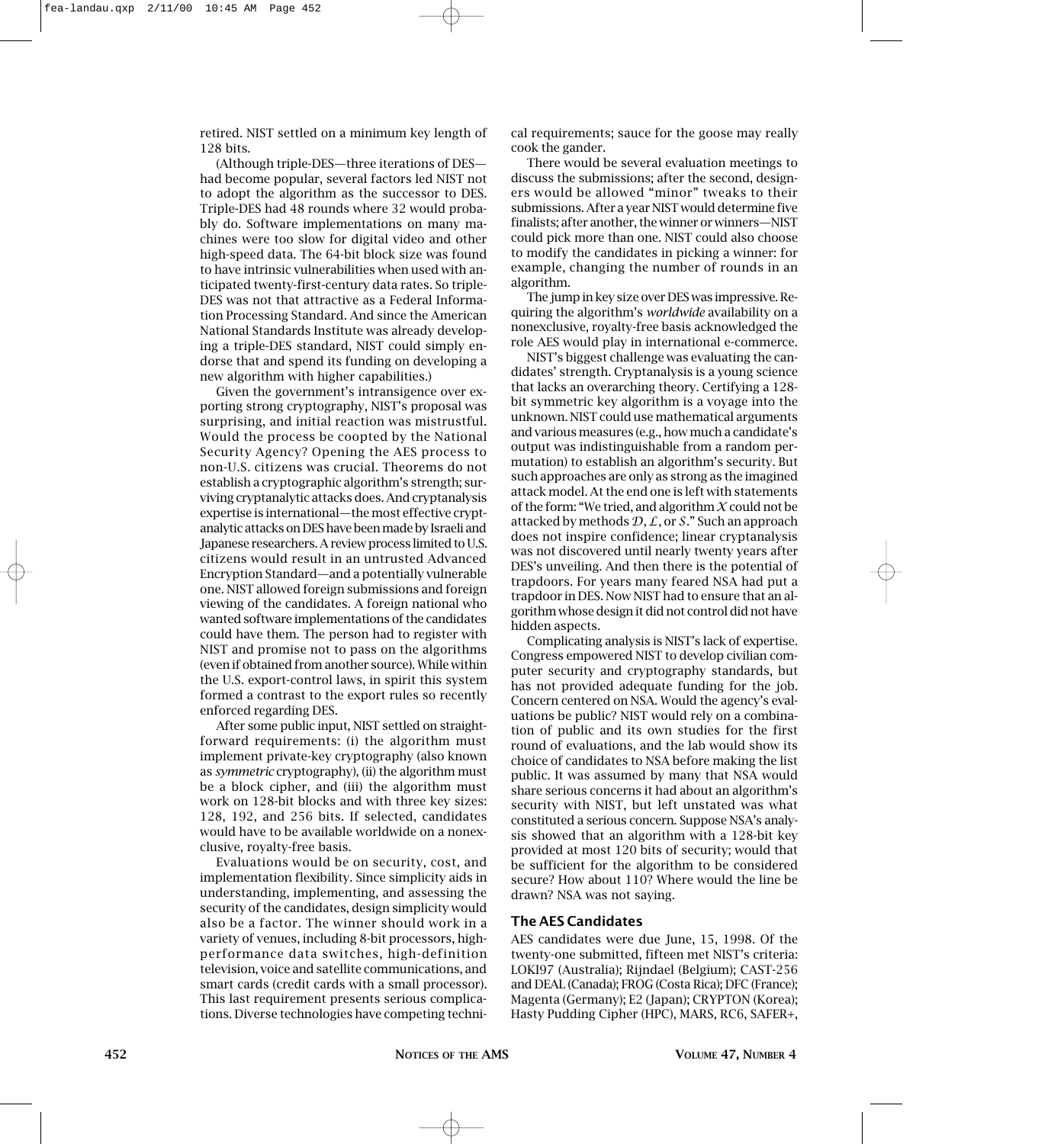and Twofish (United States); and Serpent (United Kingdom, Israel, Norway). Except for the Hasty Pudding Cipher, all of the "U.S."-candidates included non-U.S. nationals on their design team.

In August 1999 NIST announced the five finalists: MARS, RC6, Rijndael, Serpent, and Twofish. These were widely accepted—along with some support for E2—as the "best" submissions, and NSA called these "appropriate choices," reported NIST. But there was also concern that the first year of public evaluation had concentrated on picking off the easy targets and that the remaining evaluation period was insufficient for a full evaluation of the finalists. The winner(s) will be determined in summer 2000.

In some cases the reasons for an algorithm's elimination were clear. DEAL was slow. HPC suffered from some weak keys (1 in 256 keys has  $2^{30}$  equivalent keys—pairs of keys that give the same encryption). FROG was vulnerable to a variety of differential and linear cryptanalysis attacks (an analyst with sufficiently many targets could expect to recover the first key after 256*.*<sup>7</sup> steps). LOKI97 was similarly vulnerable to an attack using only 256 chosen plaintexts; Magenta's key scheduling (the method by which key bits are furnished to the algorithm) made the algorithm very easy to break; indeed, the break happened shortly after the algorithm's presentation.

Other eliminations were based on the competition. In terms of speed, CAST was in the middle of the pack, but the algorithm had large ROM requirements. SAFER+ was slow. In design and speed, both algorithms were similar to Serpent, but Serpent beat SAFER+ on speed and CAST on versatility (good performance in a variety of environments). Serpent made the next round; CAST and SAFER+ did not. Although CRYPTON's performance was similar to that of Rijndael and Twofish, CRYP-TON did less well and had a key scheduling weakness.3 E2 was similar to Rijndael and Twofish but slower and was not implementable on low-end smart cards—E2 uses too much RAM, and it lost out. DFC was an odd case. Its framers had given proofs of the algorithm's security, but their model was sufficiently restrictive that the algorithm lacked a convincing case of security. With some weaknesses already apparent and too slow in certain tests, DFC was cut. The variety of systems and the variety of attacks upon them—demonstrated the multidimensionality of cryptosystem design.

### **Cryptographic Design**

Though there are many wrong ways to build a cryptosystem, there is no clear right way. To simplify implementation and a security analysis, a system

should be easy to describe. It should run efficiently. It must be invertible, though extremely hard to invert without the key. It should have small key-size and memory requirements. To an extent that may be surprising to mathematicians, design decisions are technology driven: current processors determine which operations are fast and thus useful to incorporate into the algorithm. DES's S-boxes were designed to take advantage of 8-bit processors; AES's, 32-bit ones.

One school of thought in cryptosystem design lets the new technology strongly guide the choice of operations, thereby obtaining algorithmic complexity with high-speed performance. IDEA, an early 1990s cryptosystem, does this. IDEA's round function uses bitwise addition modulo 2, usually written  $\oplus$  or XOR; addition modulo 2<sup>16</sup>; and modified multiplication modulo  $(2^{16} + 1)$ , all of which run quickly on the 16-bit processors available at the time the algorithm was proposed.

NSA takes a different tack. Realizing that any widely deployed system will be implemented across a variety of hardware and software systems, the agency believes in "keep it simple" and prefers to use elementary primitives such as XOR and table lookup. As opposed to more complex operations such as floating-point arithmetic, these functions act the same way regardless of system architecture.

There are countless other tradeoffs. Perhaps the most fundamental contrast is between those algorithms that are simpler to verify but potentially less secure and those that are more complex and potentially more secure but more difficult to verify. In a block-structured cryptosystem, this particular issue plays out on the question of rounds: should there be many simple rounds or fewer, more complex ones? Even relatively simple cryptosystems can be secure when run for 32 rounds.

System designers typically begin with a set of capabilities; this may be the architectures or processors on which the algorithm will run and the set of operations that are standard to this set of machines (and thus can be done efficiently), or a set of performance constraints. The latter may include maximizing overall speed or minimizing size of memory or the time needed to change keys. This is an issue in Asynchronous Transfer Mode, a highperformance data-switching network technology.

While cryptosystem design should be a standardized procedure in much the way that bridge building is, the fact is that bridge building is much better understood. The purpose of a cryptosystem is to make decryption of messages extremely difficult without the key. The design of a cryptosystem has a dual objective: ensure cryptanalysis is difficult while making the security certifiable. The complexity of the two tasks and a lack of knowledge about how to achieve the second generally result in the design of cryptosystems done with

<sup>3</sup>*CRYPTON's developers submitted a "tweak" to the key scheduling during the first round of evaluations. But since CRYPTON was viewed as a weak candidate on other grounds, NIST ignored this modification.*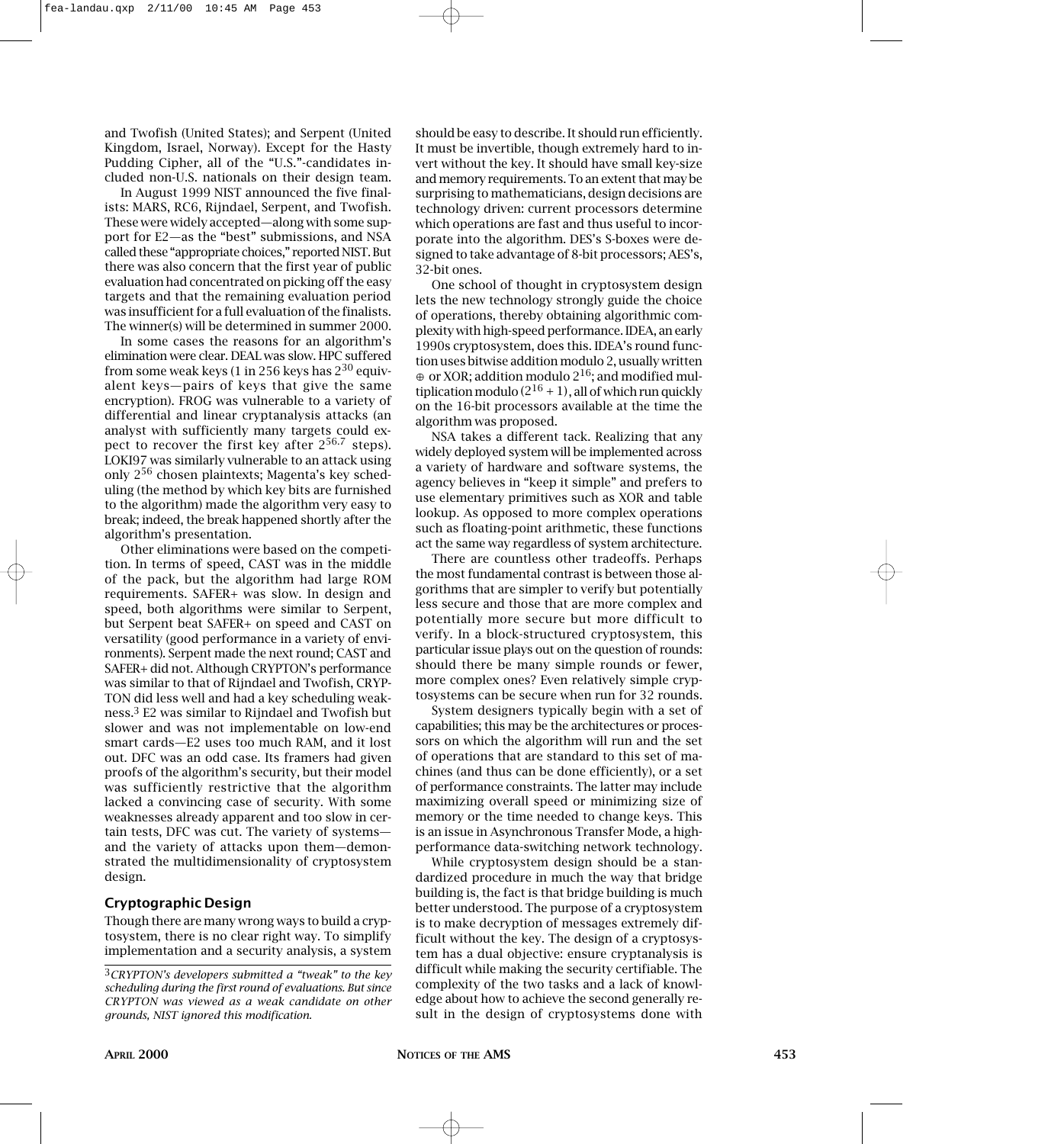cryptanalysis well in mind, system certifiability much less so.

Some rules of thumb are standard. No output bit should be a linear function of the input bits; indeed, no linear function of the output bits should be a linear function of the input bits [3], [9]. This does not mean that linear functions cannot be part of a cryptosystem, but that the system must include nonlinearity. In block-structured algorithms the nonlinearity is frequently achieved by using lookup tables called S-boxes.

One can define the distance of a function to the set of linear functions, and the upper bound is achieved by a set of functions known as "bent functions". Bent functions are as distant as one can get from linear functions and were used in the design of the S-boxes for the AES submission CAST, for example.

#### **Differential and Linear Cryptanalysis**

The most serious attacks on block-structured algorithms to date are differential and linear cryptanalysis; both are described in greater detail in my DES article. Differential cryptanalysis is a chosenplaintext attack that relies on the idea that a fixed input difference may, with high probability, generate a particular output difference. Key bits can be determined by encrypting pairs of plaintexts  $X, X'$ with prescribed bitwise difference  $Z = X \oplus X'$  and by seeing which key bits are "suggested" by the output difference.

Linear cryptanalysis is a known-plaintext attack that works by finding linear relationships between plaintext, ciphertext, and key bits which reveal information about the key. Let *B*[*i*] denote the *ith* bit of an array *B*, and define

$$
B[i_1, i_2, \ldots, i_k] = B[i_1] \oplus B[i_2] \oplus \cdots \oplus B[i_k].
$$

Let  $P$ ,  $C$ , and  $K$  be the plaintext, ciphertext, and key respectively. Fundamentally, one is seeking relationships of the form:

$$
P[i_1, i_2, \dots, i_a] \oplus C[j_1, j_2, \dots, j_b]
$$

$$
= \mathcal{K}[k_1, k_2, \dots, k_c].
$$

There are some interesting correlations in the round function of DES. For example, the second input bit of the fifth S-box agrees with the XOR of all four output bits of that S-box with probability  $\frac{12}{64} = 0.19$ .

Let  $R_1$  be DES after the first round, let  $R_{15}$  be DES after the fifteenth round, and let *p* be the probability that the equation

$$
R_1[i_1, i_2, \dots, i_a] \oplus R_{15}[j_1, j_2, \dots, j_b] \\
= \mathcal{K}[k_1, k_2, \dots, k_c]
$$

holds. There is a linear relationship of this type that holds with probability  $1/2 - 1.19 \times 2^{-21}$  for random plaintexts and their associated ciphertexts. This relationship depends on the fifth S-box as follows: There are twelve key bits input to the fifth S-box in *R*<sup>1</sup> and *R*15; guess these twelve subkey bits in rounds 1 and 15 (6 in round 1, 6 in round 15). If the guess is correct, the equation will be satisfied with probability *p* (if not, the probability will be much lower). For *m* plaintext-ciphertext pairs, count the number of plaintext-ciphertext pairs for which this equation holds. If the guess on the subkey bits is correct, the expected value of this sum will be *pm* or  $(1 - p)m$ . If one performs this computation for more than  $|p - 1/2|^{-2}$  pairs, there is a high likelihood of success. The attack uses  $2^{43}$ plaintext-ciphertext pairs—fewer than exhaustive search, but certainly not fast.

In the case of DES, both differential and linear cryptanalysis are theoretical rather than practical attacks. Yet these are very powerful cryptanalytic techniques that cannot be ignored by system designers. To defend against differential cryptanalysis, one modifies the S-boxes until for every fixed nonzero input difference to DES there is no output difference that occurs with high probability. For linear cryptanalysis one performs a similar calculation; one ensures that no linear relationship of the output bits occurs with probability too far from 1/2. (The farther the probability is from 1/2, the greater the number of rounds needed to ensure resistance.)

#### **What Does It Mean for an Algorithm to Be Secure?**

Even determining so fundamental a notion as what it means for an algorithm to be secure is quite complicated. Exactly what is one protecting against? There are cryptosystems that are believed secure but whose implementation puts them at risk. Part of the complication with a strict mathematical analysis is ensuring that an appropriate model of security and certification is captured.

Cryptosystems are *Boolean functions*, i.e., functions mapping *n* bits to *m* bits. For simplicity, I begin with *m* = 1. Designers seek balance. Functions should spread their output evenly; e.g., functions that map to a single bit should have half the output be 0, half 1. Let hwt(*s*) count the number of nonzero components of a vector *s* (this is the Hamming weight of *s*). One way to say *f* is balanced is that hwt( $f$ ) =  $2^{n-1}$ .

The product of *r* distinct variables is an *r th* order product. Every Boolean function *f* (*x*1*,... ,xn*) can be written uniquely as a mod 2 sum of distinct  $r^{th}$  order products,  $0 \le r \le n$ . The maximum order that occurs is called the *nonlinear order* of *f*. For example,  $f(x_1, x_2, x_3) = x_1 + x_3 + x_2x_3$  has nonlinear order 2.

One can require that a cryptographic function be *r th*-order balanced, meaning that the output is statistically independent of any linear combination of *r* input variables (this is known as being  $r^{th}$ *order correlation immune*). Guo-Zhen Xiao and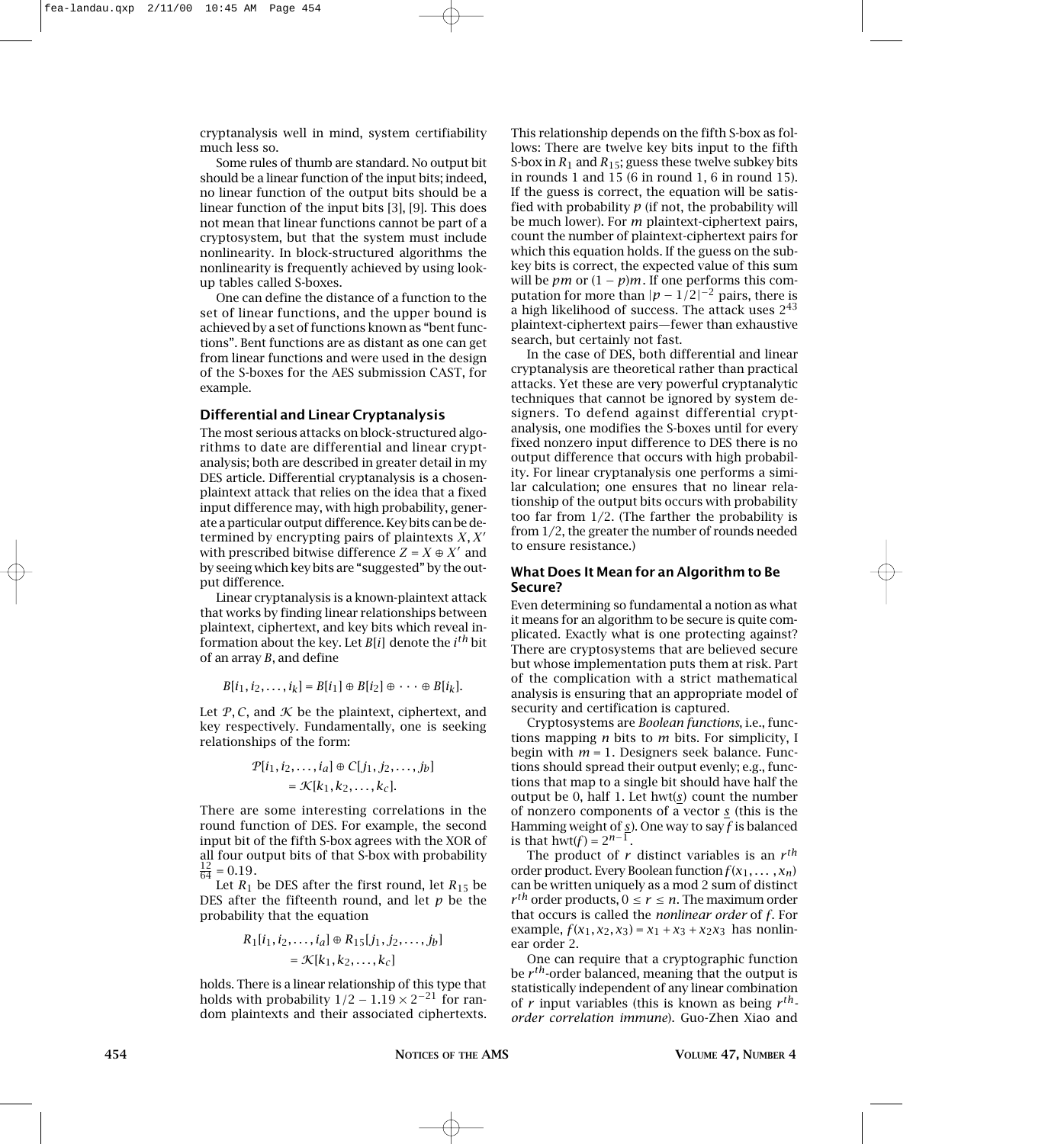James Massey showed that having  $f(x)$  be  $r<sup>th</sup>$ -order correlation immune is equivalent to having  $f(x)$  be statistically independent of any subset of at most *r* input variables. Balance can go only so far. It might be better if for any subset *S* of  $\{0, \ldots, n-1\}$ , *f* |*S* (*f* fixed on *S*) were balanced. But the only functions that satisfy this are XOR and its complement.

Propagation of change is also presumably a good characteristic for a cryptosystem. Arthur Webster and Stafford Tavares defined the *strict avalanche criterion*, which says that with every change in an input bit, the output bit changes with probability 1/2. This idea generalizes: *f* satisfies the *propagation criterion of degree k* (*PC*(*k*)) if *f* (*x*) changes with probability of 1/2 whenever *i* bits of *x* are complemented,  $1 \le i \le k \le n$ . An information-theoretic interpretation of *PC*(*k*) is that if  $1 \leq hwt(s) \leq k$ , then the mutual information between  $f(\underline{x})$  and  $f(\underline{x} \oplus \underline{s})$  is zero [9].

Since cryptosystems cannot be built solely from linear functions, a natural algebraic question to ask is whether higher-order polynomials are correlation immune. For small *r* there are many balanced quadratic functions that are *r th*-order correlation immune. However,

*Theorem ([9], p. 248): There are no quadratic functions of n variables that are r correlation im-* $A$  *mune for*  $\lfloor \frac{2n}{3} \rfloor \le r \le n$  *and no balanced quadratic functions that are r th-order correlation immune if n* − 2 ≤ *r* ≤ *n.* Here  $\lfloor \cdot \rfloor$  denotes greatest integer.

Let us now turn to Boolean functions that map *n* bits to *m* bits for general *m*. The *nonlinear order* of such a function is the maximum of the nonlinear orders of the *m* coordinate functions.

The finite field *GF*(2*n*) can be identified additively with *n* bits in a noncanonical way, and then the function  $f(x) = x^{-1}$  with  $f(0) = 0$  is a Boolean function from *n* bits to *n* bits. Kaisa Nyberg [8] studied this function and other power-type functions. She showed that this *f* has nonlinear order  $n - 1$ if *n >* 1, the nonlinear order being independent of the way that *GF*(2*n*) is identified with *n* bits. She showed that this function has good cryptographic properties. But it must be combined with other cryptographic functions, since it has a compact representation and thus is subject to an "interpolation attack". Otherwise, it might be possible to express the cryptosystem as a rational function of low degree, and coefficients could be determined from a small number of plaintext/ciphertext pairs.

S-boxes, which form the basis of block-structured algorithms, are considerably more complex than the simple Boolean functions just described. There has been progress in this direction. Nyberg observed that a round function should have:

1. high nonlinearity, i.e., large distance from linear functions;

- 2. high nonlinear order, i.e., the degrees of the output bit functions are large;
- 3. resistance against differential cryptanalysis; and

4. efficient construction and computability. In addition, all linear combinations of the output bits should have high nonlinearity. Combining the specific functions Nyberg studied with various affine transformations, one achieves these goals.

A full theory of S-box design does not exist. I suspect that NSA, which has been in the cryptosystemdesign business for at least a generation longer than the public cryptographers, did not have a theory of S-box design twenty years ago—or DES would have been built resistant to linear cryptanalysis. Such a theory would also have to account for interactions between the S-boxes. In their differential cryptanalysis attack on DES described in my DES article, Eli Biham and Adi Shamir demonstrated that S-box interaction played a role in the strength of the algorithm; Mitsuru Matsui showed this was true also in resistance (or lack thereof) to linear cryptanalysis.

No mathematical theory accounts for attacks that are "out of the box". Paul Kocher recently successfully broke a number of "secure" algorithms using timing and power-analysis attacks. Using a chosen-ciphertext attack, Kocher timed decryption to determine which operations were being used. This revealed which decryption key bits were a "1". Thus Kocher found the decryption key. Using this approach, Kocher determined the exponents used in the Diffie-Hellman key-exchange algorithm and factored the modulus used for the RSA algorithm [6]. Power-analysis attacks rely on the remarkably effective observation that the power consumed during encryption and decryption depends on the operation being performed and the data being processed. Kocher has produced startling pictures in which the 16 rounds of DES are clearly visible from the graph of power consumption of a smart card during DES encryption. Kocher's attacks, which rely on the physical aspects of the implementation, had not been part of any previous model considered by cryptographers.

Different cooks add their own ingredients to a cryptographic brew. The five NIST finalists, for example, include an "extended" Feistel network (MARS), two standard Feistel networks (RC6, Twofish), one substitution-permutation network (Serpent), and an algorithm that relies on finite-field operations to construct the S-box (Rijndael). MARS and RC6 use multiplication to perform diffusion, but MARS multiplies key words by data words, while RC6 multiplies words that are formed from a combination of key and data. Twofish uses "keydependent" S-boxes that are constructed on the fly. In any given round, Serpent implements one S-box in parallel—32 copies of it. No other finalist, or candidate, does that.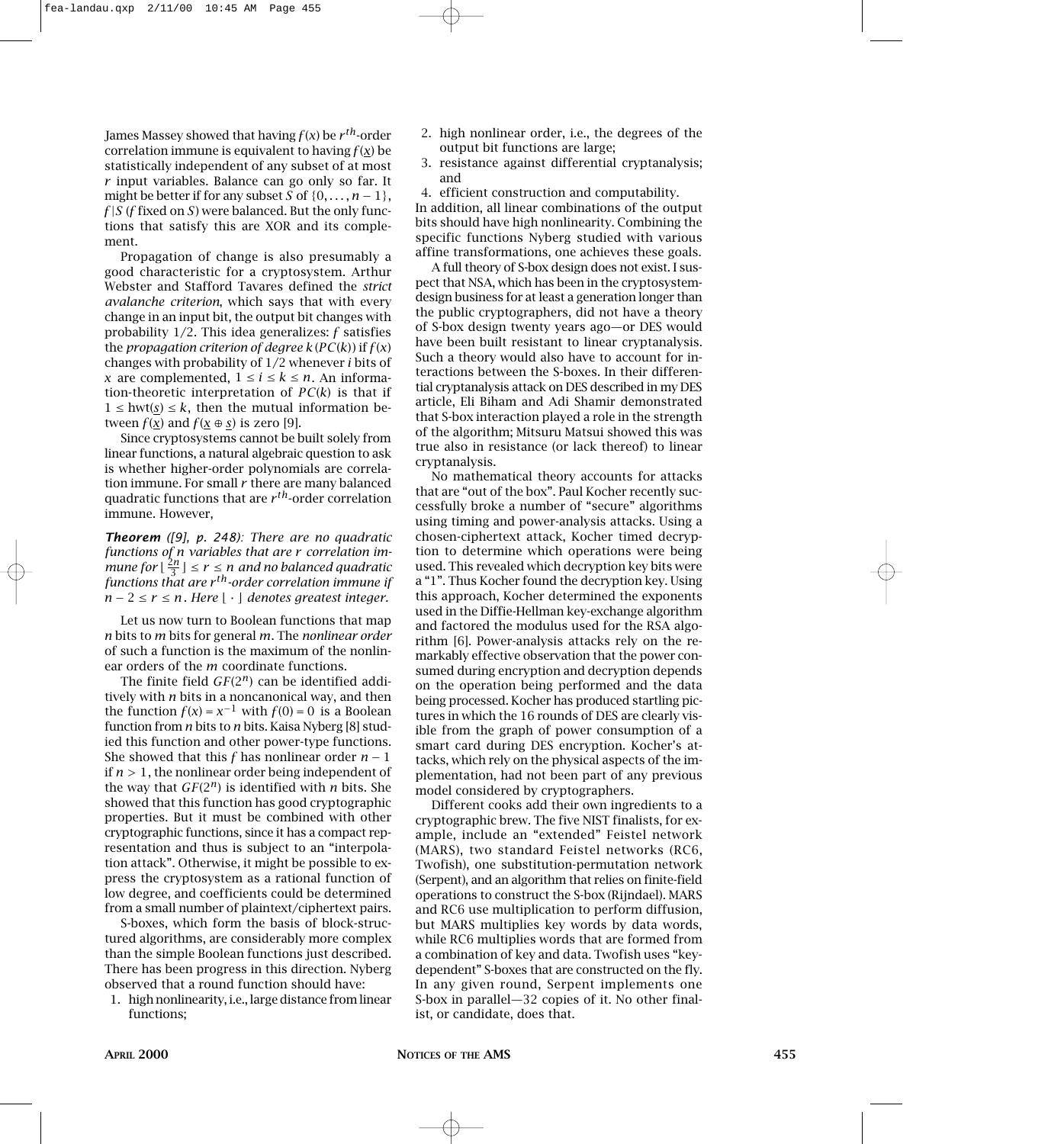#### **The AES Finalists**

I will briefly describe each of the finalists, explaining the design principles behind them. Full descriptions, including implementation details, are available through the NIST Web site.4 For this article I will confine myself to the implementation with a 128-bit key.

#### **MARS**

In MARS, IBM designers used the well-established Feistel network, the reasonable idea that multiplication provides good diffusion properties, the fact that all modern processors support multiplication of 32-bit numbers, and their intuition that an algorithm in which the top and bottom rounds of a cipher employ functions different from the middle ones is better resistant to differential and linear cryptanalysis.

MARS breaks the 128-bit input block into four 32-bit words. MARS uses a 32-round unbalanced Feistel network: in each round one data word and some key words modify the remaining data words. The algorithm begins by adding key words to the four data words. The key is then ignored for the next eight rounds. In each of these rounds MARS uses two S-boxes with one distinguished word. This word determines the indices for the S-boxes that will modify the other three data words, called "target words".

MARS's S-boxes were built using SHA-15 applied to some fixed constants, specifically, expansions of the fractional parts of *e* and *π*. To assure users the algorithm has no trapdoors, algorithm designers are careful to explain their choice of fixed parameters. Input parameters were varied until the generated S-boxes had good differential and linear properties. This is reminiscent of the design procedure for DES, though the construction procedure is more explicit—and more public.

Denote the S-boxes by *S*0 and *S*1 and the four bytes of the distinguished word by *b*0, *b*1, *b*2, and *b*3. The first target word is XORed with *S*0[*b*0] and added to *S*1[*b*1], the second is added to *S*0[*b*2], and the third is XORed with *S*1[*b*3]. The distinguished word is rotated 24 bits. All the words are then rotated before the next round. To thwart easy differential attacks, after four of the rounds (the first, second, fifth, and sixth) certain data words are added to others.

Symmetry in a cryptosystem (symmetry within a round function, the same round functions at the beginning and end of the algorithm) simplifies the system's architecture and its security analysis. But to thwart various attacks, MARS's first and last

eight mixing rounds differ from the sixteen core rounds. And to thwart differential and linear cryptanalysis attacks, MARS's designers chose to make the rounds at the beginning and end of their algorithm asymmetric: the last eight rounds of MARS process words in a different order from the first eight. Similarly, to provide resistance to chosenciphertext attacks, data words in the middle sixteen rounds of the algorithm are processed in a different order in the first eight rounds of the core from that in the last eight.

This core of MARS is even more complex. Again, one data word modifies the three others, but this time through a combination of fixed rotation, multiplications, XOR, data-dependent rotations (rotations whose amount is determined by the data), and S-box lookups. MARS uses multiplication to prevent differential cryptanalysis attacks. It employs data-dependent rotations to thwart differential and linear attacks.

MARS's key schedule includes a key expansion via a linear transformation, a Feistel network to stir key bits, a test to eliminate any strings with ten consecutive 1's or 0's, and an XOR. The key schedule ensures the lowest two key bits in any key word involved in a multiplication are 1's. While not as complicated as the encryption routine itself, the MARS key schedule is nonetheless intricate. NIST commented about MARS that its "complexity makes analysis difficult in a restricted timeframe" [7]. This complexity may work against choosing MARS as the Advanced Encryption Standard.

#### **RC6**

RC6, a 20-round Feistel cipher out of RSA Security Inc., is much simpler. Whitfield Diffie, the coinventor of public-key cryptography, has remarked that Ron Rivest, one of the principal designers of RC6 and co-inventor of the public-key algorithm RSA, is the "master of the too-good-to-be-true algorithm." This may be, but RC6's precursor, RC5, was introduced several years ago and has held up well so far. The fact that RC6 is similar to RC5 means that the public vetting of RC5 is likely to partially apply to RC6, thus simplifying certification of this AES submission.

Since the simpler algorithm sheds light on its descendant, I begin with RC5, which uses just three operations: XOR, addition, and rotation. The algorithm permits the user to set block size,  $w = 16$ , 32, or 64 bits; number of rounds,  $0 \le r \le 255$ ; and number of key bytes,  $0 \le b \le 255$ . Let  $K_i$  be the key for the *ith* round, whose construction will not be described (I will instead explain the RC6 schedule). RC5 with *r* rounds is

$$
A := A + K_0
$$
  
\n
$$
B := B + K_1
$$
  
\n**for**  $i := 1$  **to**  $r$  **do** : {  
\n $A := ((A \oplus B) << B) + K_{2i}$   
\n $B := ((B \oplus A) << A) + K_{2i+1}$   
\n $}$ 

<sup>4</sup><http://aes.nist.gov/>*.*

<sup>5</sup>*The Secure Hash Algorithm, SHA-1, is the algorithm used in the Federal Information Processing Standard SHS (Secure Hash Standard). A cryptographic* hash function *is a many-to-one mapping that provides a compact representation of an input; it has many applications, including providing an integrity check for a message.*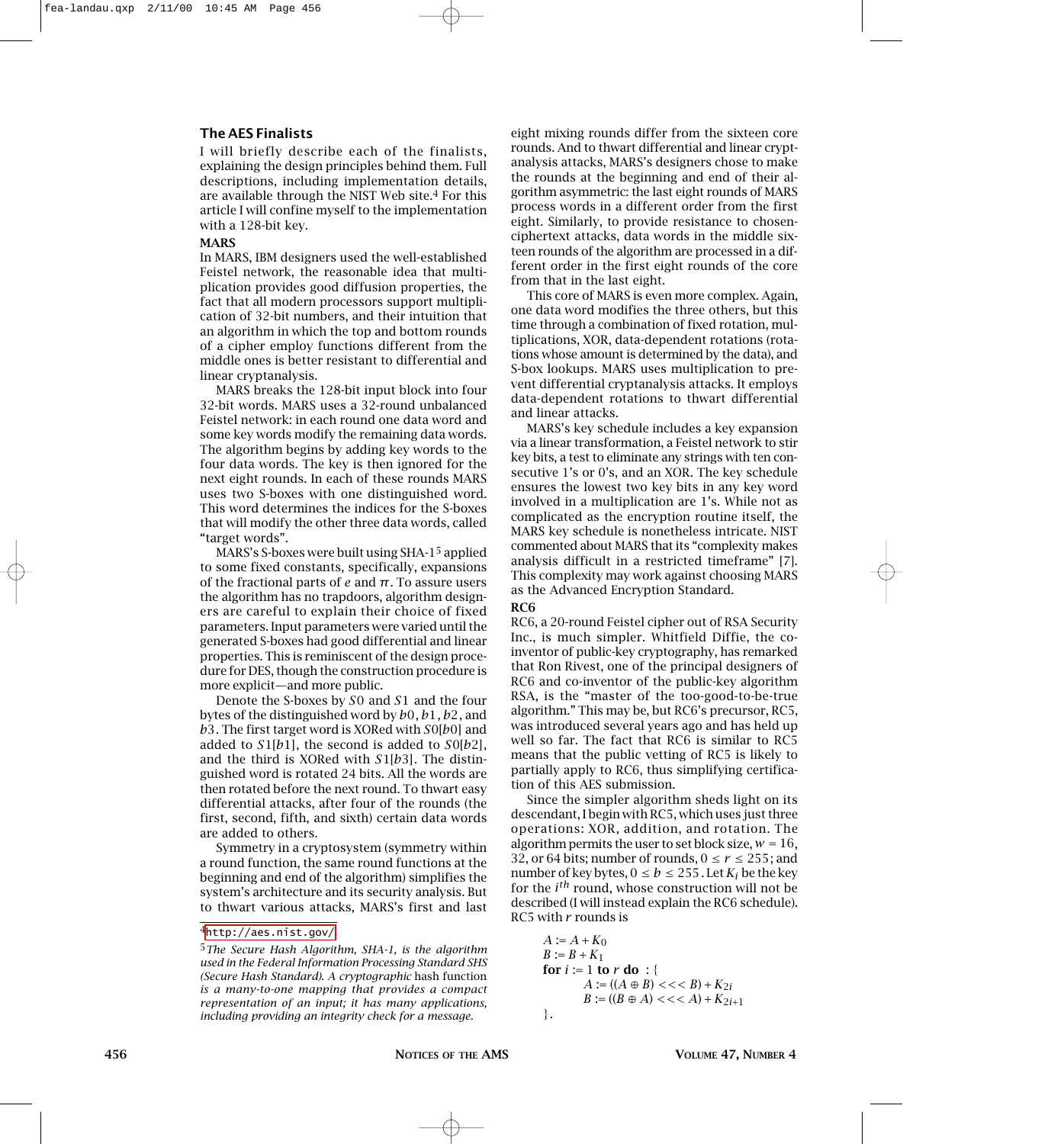Here *a <<< b* means rotate the *w*-bit word *a* to the left by the amount given by the least significant log *w* bits of *b*.

Instead of two registers of 32-bit words of RC5, RC6 operates on four registers (*A, B, C, D*) of 32 bit words. RC6 treats the four words in pairs, (*A, B*)*,* (*C,D*), and permutes the pairs in the last step of each round by

$$
(A, B, C, D) := (B, C, D, A),
$$

thus mixing them. As in RC5, data-dependent rotations provide much of the cryptographic complexity of RC6:

$$
B := B + K_0
$$
  
\n
$$
D := D + K_1
$$
  
\nfor  $i := 1$  to  $r$  do : {  
\n $t := (B \times (2B + 1)) << \lt; 5$   
\n $u := (D \times (2D + 1)) << \lt; 5$   
\n $A := ((A \oplus t) << \lt; u) + K_{2i}$   
\n $C := ((C \oplus u) << \lt; t) + K_{2i+1}$   
\n $(A, B, C, D) := (B, C, D, A)$   
\n}.

And that, aside from "pre-whitening" and "postwhitening" steps and some minor modifications of the RC5 key schedule, is RC6. (*Whitening* is a simple idea: XOR key material with the input (or output) to a block algorithm. This is to prevent attackers from acquiring plaintext-ciphertext pairs.) Although at first RC6 does not appear to be a Feistel cipher, observe that during a round, the only action on blocks *B* and *D* are rotations to blocks *A* and *C*. Thus one can model  $L := (B, D)$ ,  $R := (A, C)$ , and then indeed RC6 is a standard Feistel network.

RC6's key schedule is simple and similar to RC5's. Let  $P = B7E15163$  and  $Q = 9E3779B9$  be the hexadecimal representations of *e* – 2 and  $\frac{1}{2}(\sqrt{5}-1)$ respectively. Copy the key into an array *W* of *w* 32 bit words, adding extra 0's to the last word to fill it out as needed. Then the subkeys are generated as follows:

$$
K_0 := P
$$
  
\n**for**  $i := 1$  **to**  $2r + 3$  **do**  
\n $K_i := (K_{i-1} + Q) \mod 2^{32}$   
\n $i := j := A := B := 0$   
\n $v := 3 \times \max(w, 2r + 4)$   
\n**for**  $s := 1$  **to**  $v$  **do**: {  
\n $A := K_i := (K_i + A + B) << 3$   
\n $B := W_j := (W_j + A + B) << (A + B)$   
\n $i := (i + 1) \mod 2(r + 1)$   
\n $j := (j + 1) \mod w$ 

RC6's strength lies in the resistance to differential and linear cryptanalysis provided by the data-dependent rotations and in the diffusion provided by the quadratic function  $f(x) = x(2x + 1)$ .

# **Twofish**

Twofish, proposed by Counterpane Systems, a U.S.-based cryptographic consulting firm, is a 16round Feistel network with two modifications. One is a one-bit rotation before and after the data enter the round function proper. The other alteration is key-based S-boxes. Twofish's designers believe dynamically varying S-boxes enhance security.

Key-dependent S-boxes are unusual. DES's Sboxes were explicitly constructed to resist differential cryptanalysis; randomly constructed S-boxes are vulnerable to differential cryptanalysis attacks. The vulnerability is exploited through the examination of many plaintext-ciphertext pairs (in the case of 56-bit DES, on the order of  $2^{47}$  chosen texts). While in any particular instantiation of Twofish some key-dependent S-boxes may be weak, the fact that the S-boxes are dynamically constructed complicates differential and linear cryptanalysis attacks.

The round function begins with input whitening. The 128-bit input is broken into four 32-bit words *W*0*, W*1*, W*2*, W*<sup>3</sup> (numbering from left to right),  $W_1$  is rotated eight bits to the left, and  $W_0$ and *W*<sup>1</sup> go through the four S-boxes, *S*0*,...,S*3. The four S-boxes are distinct; all are 8-bit to 8-bit bijective and key dependent. They are constructed from permutations that satisfy good differential and linear properties. The S-box operation is followed by matrix multiplication, addition modulo  $2^{32}$ , and addition of key bits.  $W_0$  and  $W_1$  are XORed to a whitened  $W_2$  and  $W_3$  respectively, then rotated one bit (to the right for *W*0, to the left for *W*1). The bit rotations are put in to thwart an attack that relies on the byte alignment of the S-boxes and matrix multiplications. These words become the two left words for the next round, while their old whitened selves become the two right words for the next round.

The matrix multiplication diffuses bits; it ensures that all single-byte input differences have unique output differences and that any single-byte input change produces an output Hamming difference of at least eight bits. The addition modulo  $2^{32}$ combines the two words  $W_0$  and  $W_1$  for further mixing. The operations are  $T := W_0 + W_1 \text{ mod } 2^{32}$ ,  $W_1 := W_0 + 2W_1 \text{ mod } 2^{32}$ , and  $W_0 := T$ .

Twofish's key schedule is relatively straightforward. But NIST warned that Twofish's overall complexity "has drawn some concern" ([7], p. 53). **Serpent**

Serpent, created by three cryptographers from the United Kingdom, Israel, and Denmark, is a conservative design. There are 32 rounds—a high number—each of which consists of XORing the key and the intermediate data, a pass through Sboxes, and a linear function that combines fixed rotations and XOR (in the last round, the linear function is replaced by a key-mixing operation). While the rules used to generate the linear transformation appear ad hoc—with a  $<< 7$  here, a  $\oplus$ there—they function as advertised: the linear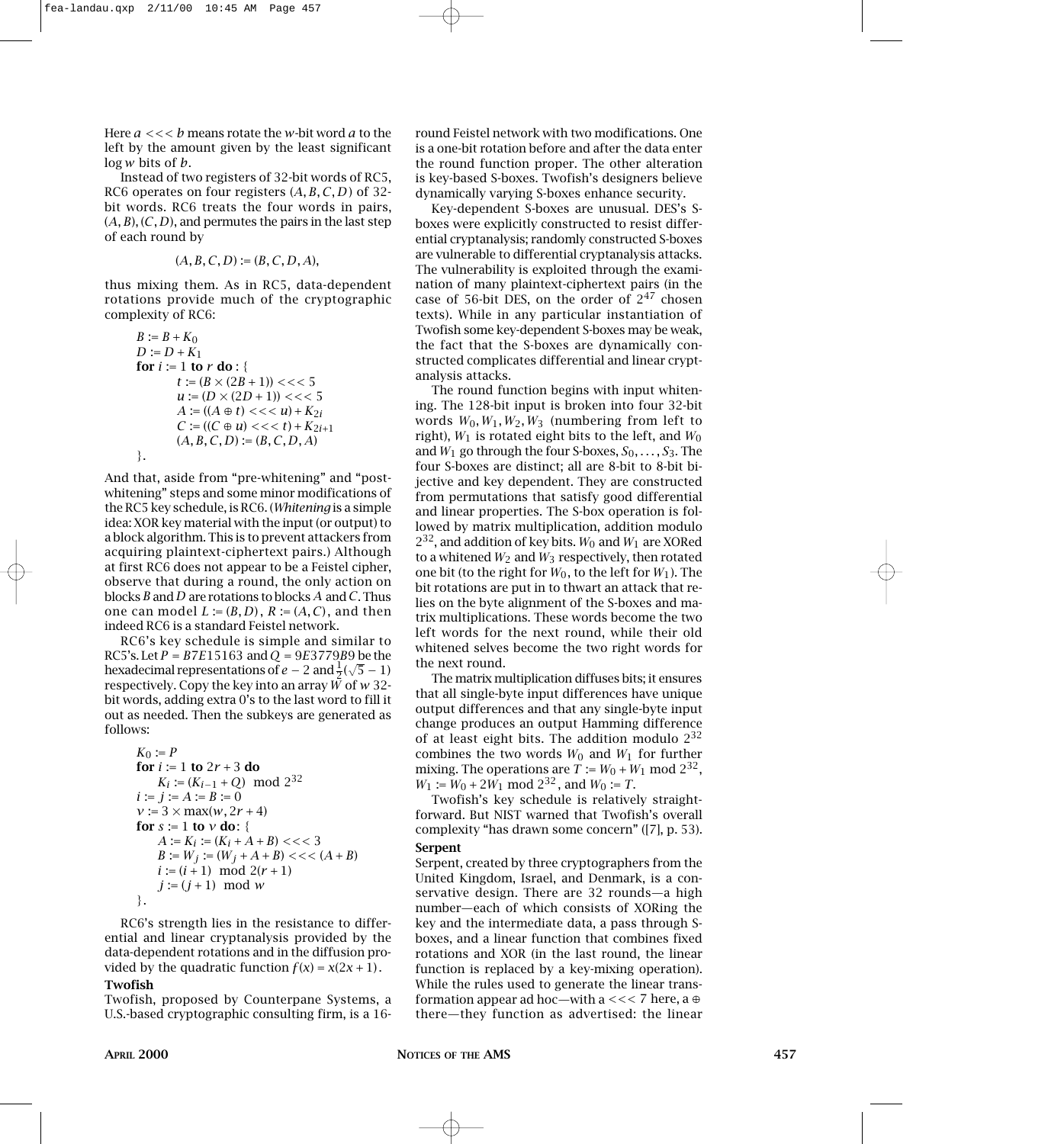transformation increases avalanche. After three rounds, each plaintext bit affects all data bits.

Each round of Serpent has 32 identical S-boxes (each a 4-bit to 4-bit one) applied in parallel. And herein lies the cleverness of Serpent. The bits are operated upon independently, and a 32-bit processor neatly works on the 128-bit data segment. The fact that each round uses 32 identical S-boxes means that the action of the S-boxes on bits 0*,* 1*,* 2*,* 3 is identical to the action on bits 4*,* 5*,* 6*,* 7; bits 8*,* 9*,* 10*,* 11; etc. So bits 0,1,2,3 are fed to the first input of the processor and operated upon through a series of Boolean operations, while simultaneously bits 4, 5, 6, 7 are fed to the second input of the processor and operated upon by the *same set of operations*, etc. The result is bits 0, 4, …, 124 of the output.

Now the processor can compute the next set of outputs. The inputs have already been fed in. Again, since the S-boxes are replicated, the same operation is done on all 32 bits of the processor. The outputs are bits 1, 5, …, 125 of the output. This process is repeated twice more, and thus all 128 bits of output are computed. This is followed by the linear transformation that diffuses the results of the bits. During these operations the processor is used to its fullest.

Each S-box is used four times, in rounds *i*, *i* + 8*, i* + 16*, i* + 24 of Serpent, for  $0 \le i \le 7$ . The S-boxes are created from DES's via a simple program that builds a  $32 \times 16$  matrix consisting of the entries of the 8 DES S-boxes. (Each row of this matrix can be viewed as a 4-bit to 4-bit S-box.) The program swaps rows in this matrix around until it has 8 S-boxes that satisfy certain differential and linear characteristics.

Serpent's key schedule is simple. The algorithm uses 132 32-bit words of keying material. The initial key is padded to 256 bits, and an intermediate version is rewritten as  $K := w_{-8}w_{-7} \ldots w_{-1}$  (eight 32-bit words). Then  $w_i := (w_{i-8} ⊕ w_{i-5} ⊕ w_{i-3})$ ⊕*wi*<sup>−</sup>1⊕*φ* ⊕ *i*) *<<<* 11 and:

| ${k_0, k_1, k_2, k_3}$                 | $\mathcal{S}_3(w_0, w_1, w_2, w_3)$                                              |
|----------------------------------------|----------------------------------------------------------------------------------|
| $\{k_4, k_5, k_6, k_7\}$               | $S_2(w_4, w_5, w_6, w_7)$                                                        |
| ${k_8, k_9, k_{10}, k_{11}}$           | $\mathcal{S}_1(w_8, w_9, w_{10}, w_{11})$                                        |
|                                        |                                                                                  |
| ${k_{124}, k_{125}, k_{126}, k_{127}}$ | $= S_4(W_{124}, W_{125}, W_{126}, W_{127})$                                      |
|                                        | ${k_{128}, k_{129}, k_{130}, k_{131}} = S_3(w_{128}, w_{129}, w_{130}, w_{131})$ |

where  $\phi = 9E3779B9$  in hexadecimal is  $\frac{1}{2}(\sqrt{5} - 1)$ , and the *ki* are the keys used in the round function.

Serpent's security is based on a high number of rounds, which provides strong resistance to differential and linear cryptanalysis.

#### **Rijndael**

Rijndael, developed by two Belgian cryptographers, relies more directly on algebraic constructs than do the other algorithms. Let *GF*(28) be defined by the irreducible polynomial  $x^8 + x^4 + x^3 + x + 1$ , and then view the  $128$  bits = 16 bytes as elements of the field. The data are placed in a  $4 \times 4$  array of elements of *GF*(28).

Rijndael has ten rounds, each consisting of four operations: ByteSub, ShiftRow, MixColumn, and AddRoundKey (the last round skips the MixColumn operation). Let elements in the array be indexed beginning with 0. ByteSub has two steps: (i) each array element is replaced by its multiplicative inverse in  $GF(2^8)$  (0 is mapped to itself), and (ii) the array undergoes a fixed affine transformation over  $GF(2^8)$ . Then ShiftRow cyclicly shifts the elements of the *ith* row of the array *i* elements to the right. In MixColumn the columns of the array are considered as polynomials over  $GF(2^8)$  (the column  $A_i = (a_{0,i}, a_{1,i}, a_{2,i}, a_{3,i})$  is viewed as the polynomial  $a_{3,i}x^3 + a_{2,i}x^2 + a_{1,i}x + a_{0,i}$ , for example) and multiplied modulo  $x^4 + 1$  by  $0.3x^3 + 0.1x^2 + 0.1x$  $+$  02 to give elements of a new  $4 \times 4$  array *B* (thus,  $b_{0,i}$  is the zeroth-degree term in the product of  $a_{3,i}x^3 + a_{2,i}x^2 + a_{1,i}x + a_{0,i}$  with  $03x^3 + 01x^2 +$  $01x + 02$  modulo  $x^4 + 1$ ,  $b_{1,i}$  is the coefficient of the "*x*" term, etc.). MixColumn diffuses the bits of each array element through its column. RoundKey is an XOR of the key (given by the key schedule) with the elements of the array.

Rijndael admits many possibilities for parallelism: in the ByteSub and RoundKey operations the bytes can be operated on independently, and in the Shiftrow and MixColumn operations the rows and columns respectively can be independently manipulated.

The S-box (ByteSub) was designed for resistance to differential and linear cryptanalysis. It is invertible, and as Nyberg has shown it minimizes correlation between linear combinations of input bits and linear combinations of the output bits. Mix-Column increases diffusion. Let *x* be a vector, and let *A* be a linear transformation. Define the *branch number* of a linear transformation as:

#### $\min_{x\neq 0}$  hwt( $\underline{X}$ ) + hwt( $A(x)$ ).

Since MixColumn works on columns independently, if a state has a single nonzero byte, the output can have at most four nonzero bytes. Hence the maximum branch number is 5. The polynomial  $03x^3$  $+01x^2+01x+02$  achieves this maximum.

The key schedule for Rijndael is a simple expansion using XOR and cyclic shift.

#### **Choosing a Winner**

The finalists have varying strengths and weaknesses. RC6 and Rijndael have simple definitions; MARS and, to a lesser extent, Twofish have designs that complicate analysis. Serpent is slow on virtually all platforms, but its security looks good. In particular, the algorithm has a large "security margin", that is, a high number of rounds relative to differential and linear attacks that are successful on reduced-round versions of the